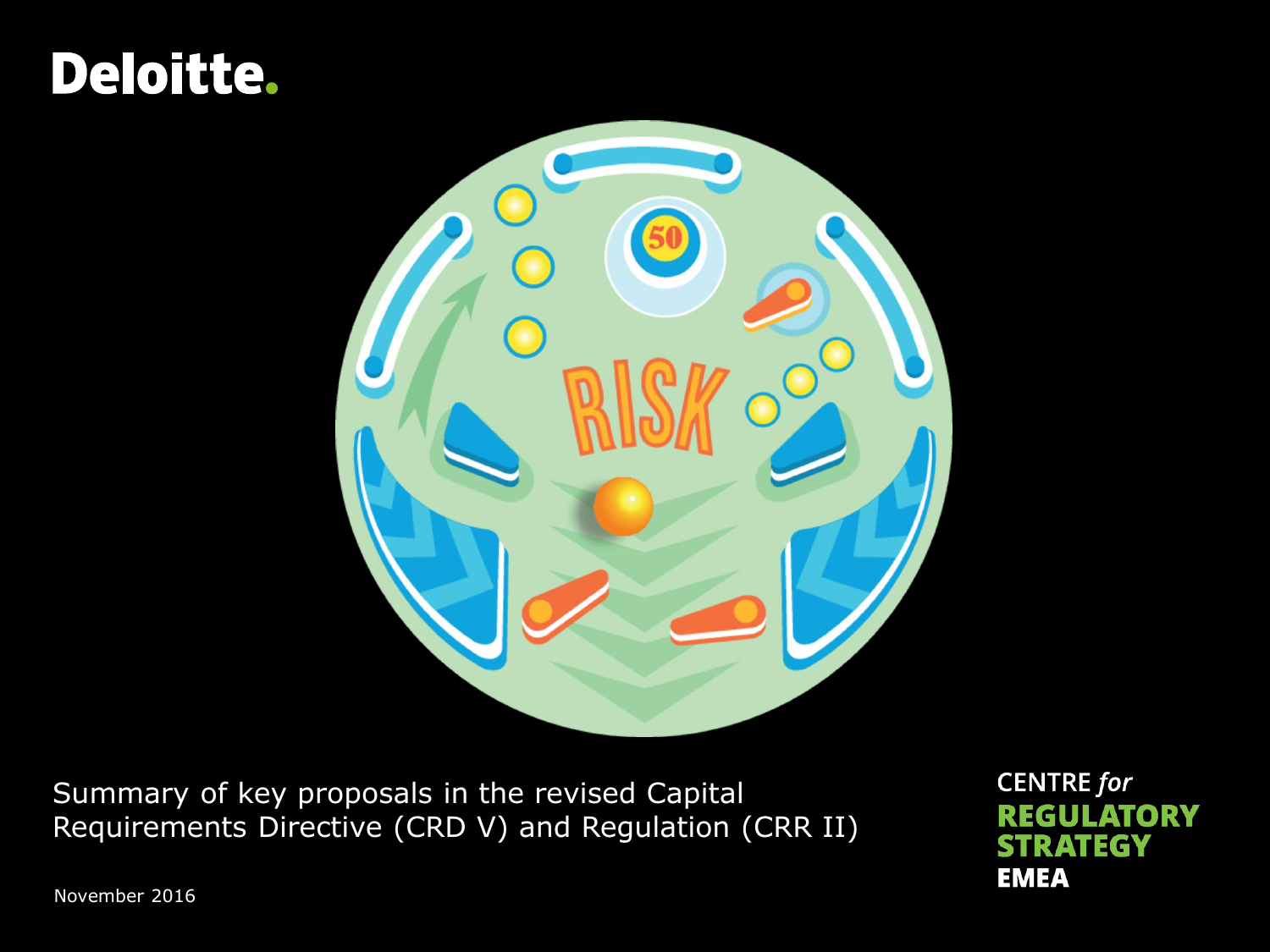#### **Contents**

| <b>CRR provisions</b>                                       | <b>Page number</b> |
|-------------------------------------------------------------|--------------------|
| Market risk (Fundamental Review of the Trading Book - FRTB) | 3                  |
| Total Loss-Absorbing Capacity (TLAC)                        | 3                  |
| Leverage ratio                                              | 3                  |
| Standardised Approach for Counterparty Credit Risk (SA-CCR) | 3                  |
| Net Stable Funding Ratio                                    | $\overline{4}$     |
| Regulatory reporting                                        | $\overline{4}$     |
| <b>Disclosure</b>                                           | $\overline{4}$     |
| <b>SME Supporting Factor</b>                                | 4                  |
| Large exposures                                             | 4                  |
| Investment firms review                                     | 5                  |
| Modified framework for interest rate risk                   | 5                  |
| Exposures to central counterparties                         | 5                  |
| Waivers from capital and liquidity requirements             | 5                  |
| Equity investments in funds                                 | 5                  |
| IFRS 9                                                      | 5                  |
| <b>CRD provisions</b>                                       | <b>Page number</b> |
| Pillar 2 capital requirements and guidance                  | 6                  |
| Modified framework for interest rate risk                   | 6                  |
| Establishment of an EU Intermediate Parent Undertaking      | 6                  |
| Remuneration                                                | 6                  |
| <b>BRRD provisions</b>                                      | Page number        |
| Creditor hierarchy                                          | $\overline{7}$     |
| Harmonising MREL and TLAC                                   | 7                  |
| Amendments to Article 55                                    | 7                  |

| Links to legislative proposals                |
|-----------------------------------------------|
| <b>Capital Requirements Requlation II</b>     |
| Capital Requirements Directive V              |
| <b>Bank Recovery and Resolution Directive</b> |
| Directive amending the creditor hierarchy     |
| <b>Links to other references</b>              |
| <b>Press release</b>                          |
| <b>Frequently Asked Questions (FAQs)</b>      |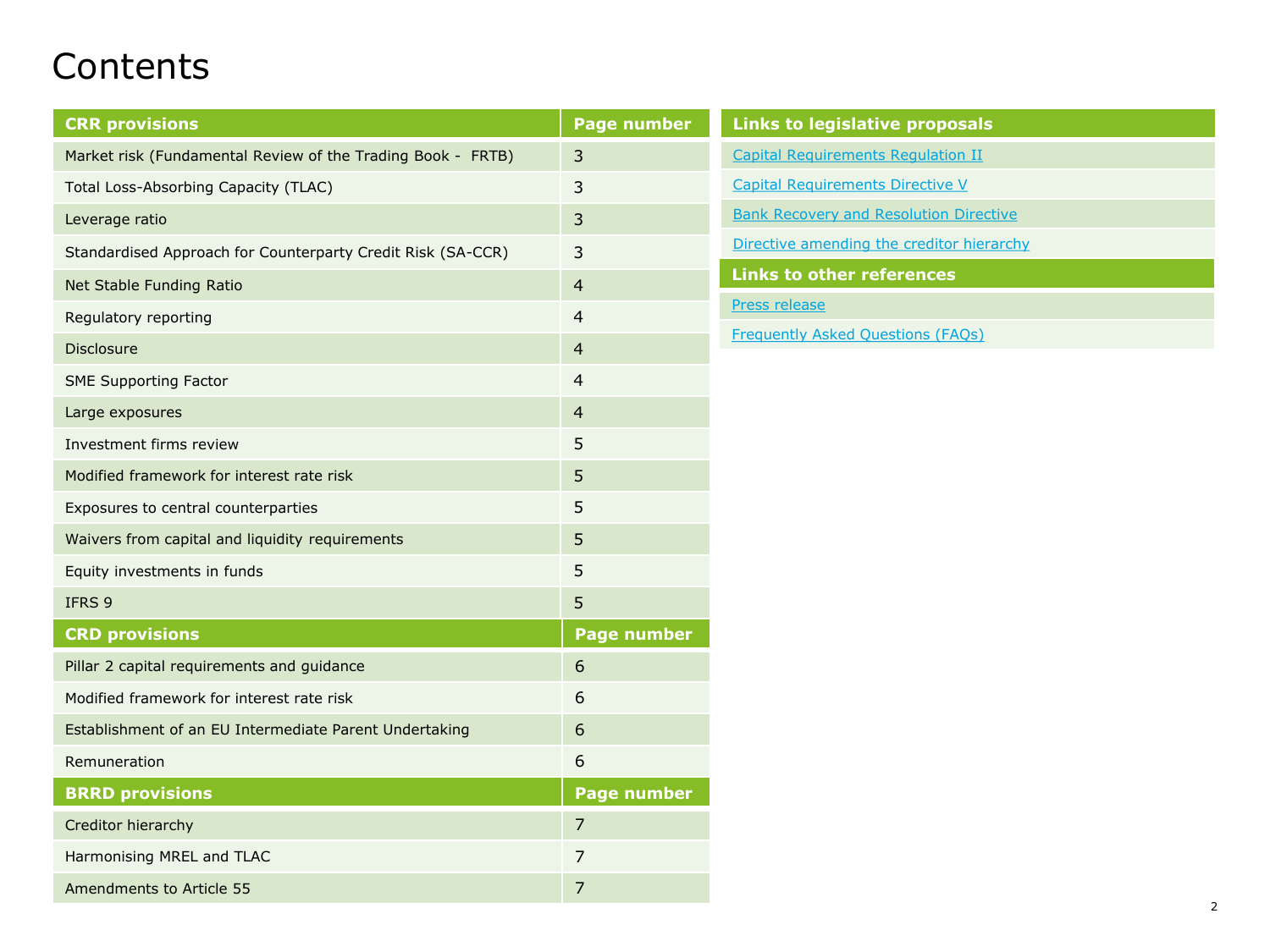### Capital Requirements Regulation II (CRR II)

| <b>Issue</b>                                                                         | <b>Article</b>                                                          | <b>Deloitte commentary</b>                                                                                                                                                                                                                                                                                                                                                                                                                                                                                                                                                                                                                                                                                                                                                                                                                                                                                                                                                                                                                                                                                                                              |
|--------------------------------------------------------------------------------------|-------------------------------------------------------------------------|---------------------------------------------------------------------------------------------------------------------------------------------------------------------------------------------------------------------------------------------------------------------------------------------------------------------------------------------------------------------------------------------------------------------------------------------------------------------------------------------------------------------------------------------------------------------------------------------------------------------------------------------------------------------------------------------------------------------------------------------------------------------------------------------------------------------------------------------------------------------------------------------------------------------------------------------------------------------------------------------------------------------------------------------------------------------------------------------------------------------------------------------------------|
| <b>Market risk (Fundamental</b><br><b>Review of the Trading Book</b><br>$-$ FRTB $)$ | 94, 102-<br>106, 325,<br>501                                            | • The Commission has proposed to implement the Basel Committee's Fundamental Review<br>of the Trading Book, overhauling the regulatory capital framework for market risk.<br>• The new market risk rules will introduce significant changes to internal model-based<br>approaches, and a revised Standardised Approach.<br>• There are some deviations from the Basel standard, including in relation to covered<br>bonds and sovereign exposures, for internal models-based and standardised approaches.<br>Banks with "medium-sized" market risk-related activities will be able to remain on a<br>simplified standardised approach, corresponding to the existing standardised approach.<br>• The Commission proposes to retain the use of credit risk capital requirements instead of<br>market risk capital requirements for small trading books.<br>• The revised market risk framework would be phased in over a period of three years from<br>the date of application of the revised CRR, with market risk requirements in the first year<br>of application subject to a multiplier of 65% (excluding for simplified standardised<br>approach). |
| <b>Total Loss-Absorbing</b><br><b>Capacity (TLAC)</b>                                | 92,<br>supplemen<br>ted by 4,<br>$6, 11, 72 -$<br>80 (see<br>also BRRD) | • The Commission has proposed to implement the FSB's TLAC standard as a Pillar 1<br>requirement for G-SIBs, phased-in from 2019 to 2022 as per the FSB TLAC term sheet.<br>• The current MREL framework will be retained as a Pillar 2 mechanism for resolution<br>authorities to set additional loss-absorbency requirements for G-SIBs, or total loss-<br>absorbency requirements for non G-SIBs. To do this, the Commission has introduced a<br>number of new definitions into the EU loss-absorbency framework and made several<br>modifications to the criteria for eligible instruments.<br>The Commission has also decided to require the EU-based material subsidiaries of non-<br>EU G-SIBs to pre-position TLAC-eligible liabilities at 90% of the notional amount required<br>for EU G-SIBs - the upper end of the internationally agreed range of 75%-90% for<br>"internal" TLAC.                                                                                                                                                                                                                                                           |
| Leverage ratio                                                                       | 92, 429                                                                 | • The Commission has proposed a 3% leverage ratio as a harmonised binding minimum<br>requirement. National authorities are permitted to impose higher measures.<br>• A number of exemptions to reduce the leverage exposure measure will be granted,<br>including for public lending by public development banks, pass-through loans, and<br>guaranteed export credits. In order not to dis-incentivise client clearing, firms are<br>allowed to reduce the exposure measure by the initial margin received from clients for<br>cleared derivatives.<br>. The proposal remains open to include a leverage ratio buffer for G-SIBs at a later date,<br>depending on developments within the BCBS.                                                                                                                                                                                                                                                                                                                                                                                                                                                        |
| <b>Standardised Approach for</b><br><b>Counterparty Credit Risk</b><br>$(SA-CCR)$    | 273-282,<br>298-299                                                     | • The Commission has decided to implement the 2014 BCBS standard for SA-CCR while<br>making some small adjustments aimed at ensuring proportionality in its application. The<br>SA-CCR will serve to replace the Mark-to-Market Method and remove the Standardised<br>Method, but a modified Original Exposure Method will be retained.                                                                                                                                                                                                                                                                                                                                                                                                                                                                                                                                                                                                                                                                                                                                                                                                                 |

3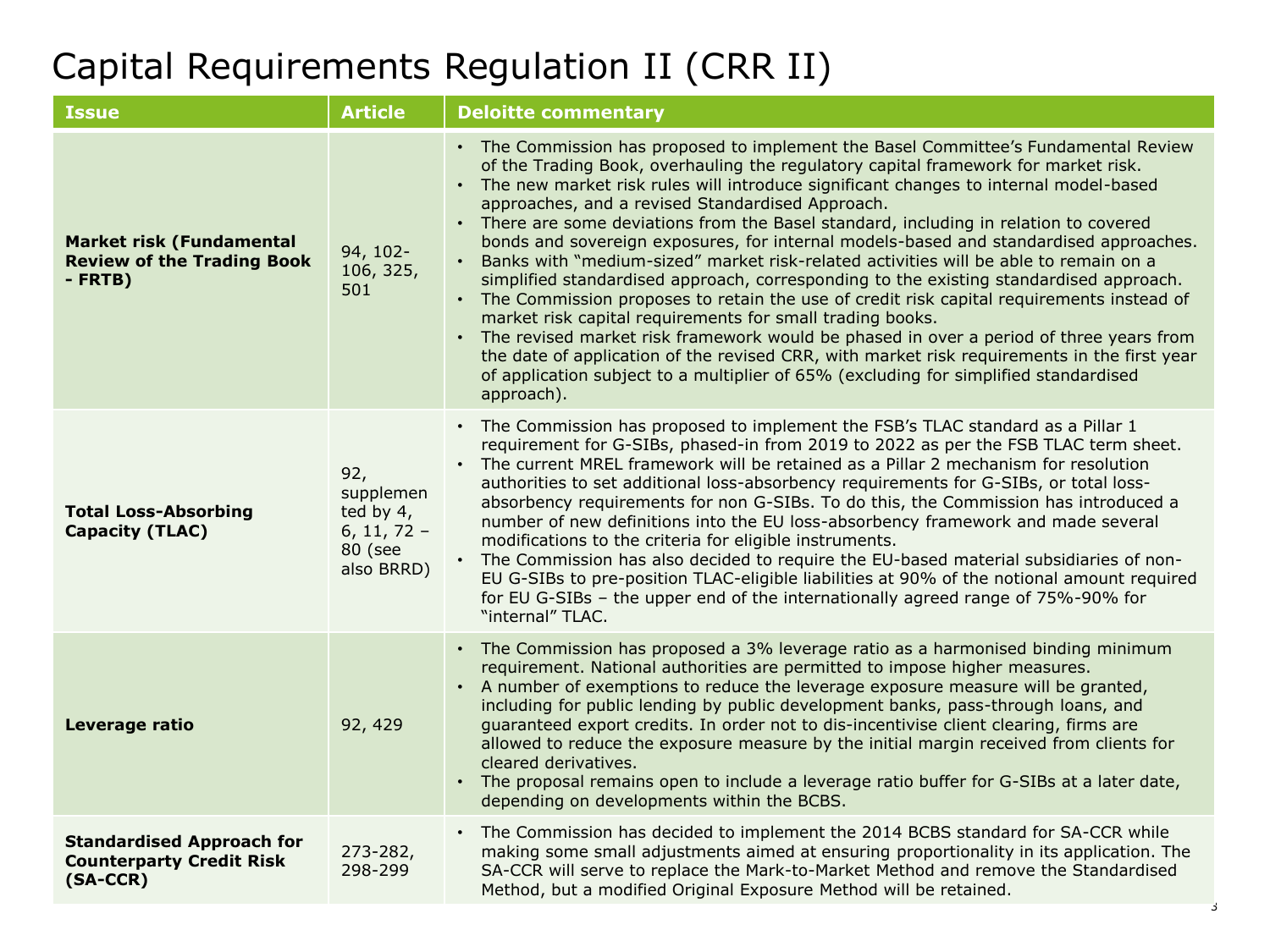### Capital Requirements Regulation II (CRR II)

| <b>Issue</b>                    | <b>Article</b>                            | <b>Deloitte commentary</b>                                                                                                                                                                                                                                                                                                                                                                                                                                                                                                                                                                                                                                                                                                                                                                                 |
|---------------------------------|-------------------------------------------|------------------------------------------------------------------------------------------------------------------------------------------------------------------------------------------------------------------------------------------------------------------------------------------------------------------------------------------------------------------------------------------------------------------------------------------------------------------------------------------------------------------------------------------------------------------------------------------------------------------------------------------------------------------------------------------------------------------------------------------------------------------------------------------------------------|
| <b>Net Stable Funding Ratio</b> | 428, 510                                  | • The Commission has proposed a requirement for a Net Stable Funding Ratio (NSFR).<br>• A number of modifications relative to the BCBS standard are proposed, including in<br>relation to covered bonds, trade finance, the treatment of derivatives, short-term<br>interbank transactions, and of High Quality Liquid Assets (HQLA).                                                                                                                                                                                                                                                                                                                                                                                                                                                                      |
| <b>Regulatory reporting</b>     | 428, 430,<br>99, 100,<br>101, 394,<br>430 | • The Commission has proposed a number of provisions to simplify reporting requirements<br>for smaller institutions, including that small institutions will be required to submit<br>regulatory reports only on an annual basis as opposed to semi-annual or quarterly as is<br>the case for larger institutions.<br>• The EBA will also be mandated to report to the European Commission on the costs of<br>regulatory reporting according to a prescribed methodology.                                                                                                                                                                                                                                                                                                                                   |
| <b>Disclosure</b>               | 433, 435-<br>455                          | • The Commission has proposed targeted amendments to better align disclosure<br>requirements to international standards. In particular, new disclosure requirements are<br>proposed for TLAC, counterparty credit risk, market risk and liquidity requirements, as<br>well as for investments in insurance undertakings which are not deducted from own<br>funds requirements.<br>• A more proportionate disclosure regime has been proposed that classifies firms into three<br>categories: significant, small, and other, with a further distinction between listed and<br>non-listed firms.<br>Small, non-listed firms will only be required to make selected disclosures of governance,<br>$\bullet$<br>remuneration and risk management information and key prudential metrics on an annual<br>basis. |
| <b>SME Supporting Factor</b>    | 501                                       | • The Commission has decided to maintain the SME Supporting Factor, reducing capital<br>requirements by 23.81% for exposures to SMEs under EUR 1.5 million.<br>• In addition, the Commission has complemented the current capital reduction by an<br>additional 15% reduction in capital requirements for remaining exposures to SMEs in<br>excess of EUR 1.5 million.                                                                                                                                                                                                                                                                                                                                                                                                                                     |
| Large exposures                 | 395, 390,<br>507                          | • The Commission has proposed a number of changes to the large exposures framework<br>including setting a lower 15% large exposure limit for G-SIB exposures to other G-SIBs<br>and removing Tier 2 capital from the denominator of the large exposures calculation.<br>• The Commission has also proposed to impose the use of the Standardised Approach for<br>Counterparty Credit Risk (SA-CCR) for measuring exposures to OTC derivative<br>transactions, even for banks that have been authorised to use internal models.                                                                                                                                                                                                                                                                             |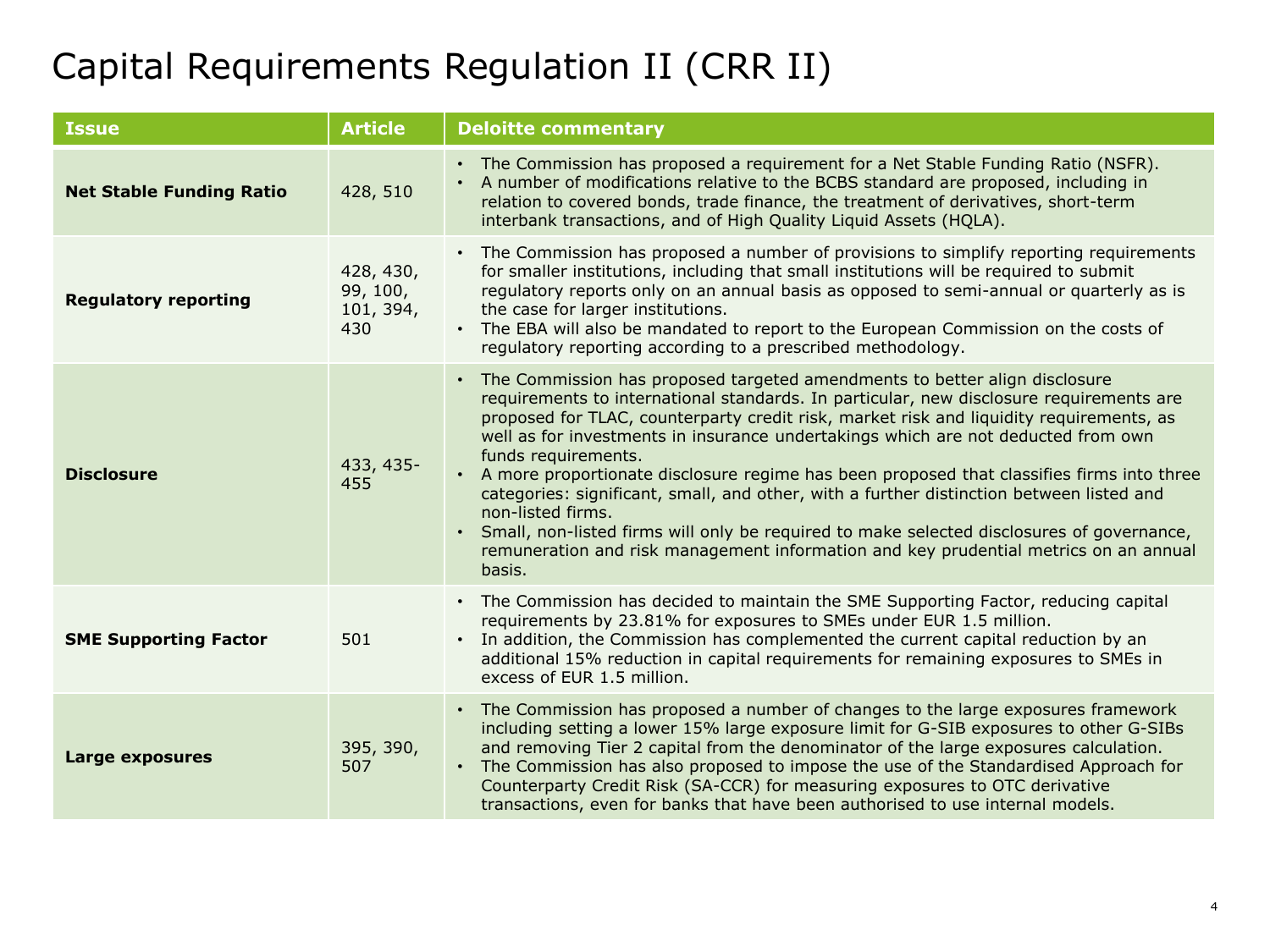### Capital Requirements Regulation II (CRR II)

| <b>Issue</b>                                                   | <b>Article</b>                                        | <b>Deloitte commentary</b>                                                                                                                                                                                                                                                                                                                                                                                                                                                                                                             |
|----------------------------------------------------------------|-------------------------------------------------------|----------------------------------------------------------------------------------------------------------------------------------------------------------------------------------------------------------------------------------------------------------------------------------------------------------------------------------------------------------------------------------------------------------------------------------------------------------------------------------------------------------------------------------------|
| <b>Investment firms review</b>                                 | 501(c)                                                | Following the EBA's advice that the CRR rules should only be applied to systemic<br>$\bullet$<br>investment firms, and the Commission's stated intention to bring forward legislation in<br>late 2017 on a bespoke prudential regime for non-systemic investment firms, the<br>Commission has proposed to exempt non-systemic investment firms from applying any<br>of its modifications in the period between the entry into force of CRRII and the entry into<br>force of any legislation resulting from the investment firm review. |
| <b>Treatment of Infrastructure</b><br><b>Exposures</b>         | 501a                                                  | • The Commission has proposed to grant special treatment, under both the internal model-<br>based and standardised approach for credit risk, to specialised lending exposures aimed<br>at funding infrastructure projects.<br>• Infrastructure projects are defined through a set of criteria, in line with those that<br>determine preferential treatment of infrastructure projects in Solvency II.                                                                                                                                  |
| Interest rate risk in the<br><b>Banking Book - disclosures</b> | 448 (see<br>also CRD)                                 | The European Commission has proposed disclosure rules on exposures to interest rate<br>$\bullet$<br>risk in the Banking Book. These will apply two years after the entry into force of CRRII.<br>(The revised framework for interest rate risk in the Banking Book is laid out in CRDV.)                                                                                                                                                                                                                                               |
| <b>Exposures to central</b><br>counterparties                  | 50, 89,<br>300, 304,<br>306, 308,<br>309, 310,<br>497 | • The Commission has proposed to implement the BCBS final standard (from April 2014)<br>on the treatment of bank exposures to central counterparties.                                                                                                                                                                                                                                                                                                                                                                                  |
| <b>Waivers from capital and</b><br>liquidity requirements      | 7,8                                                   | • The Commission has proposed that it should be possible for competent authorities<br>supervising parents and subsidiaries established in different Member States within the<br>Banking Union to waive the application of own funds and liquidity requirements for<br>subsidiaries located in other Member States than the parent.                                                                                                                                                                                                     |
| <b>Equity investments in funds</b>                             | 128, 132,<br>152                                      | • The Commission has proposed to implement the December 2013 BCBS standard on the<br>treatment of equity investments in funds.                                                                                                                                                                                                                                                                                                                                                                                                         |
| <b>IFRS 9</b>                                                  | 473                                                   | The Commission has proposed a phase-in period from January 2019 to December 2023<br>$\bullet$ .<br>for provisioning requirements for credit risk under IFRS 9 in order to mitigate the<br>potential impact on banks.                                                                                                                                                                                                                                                                                                                   |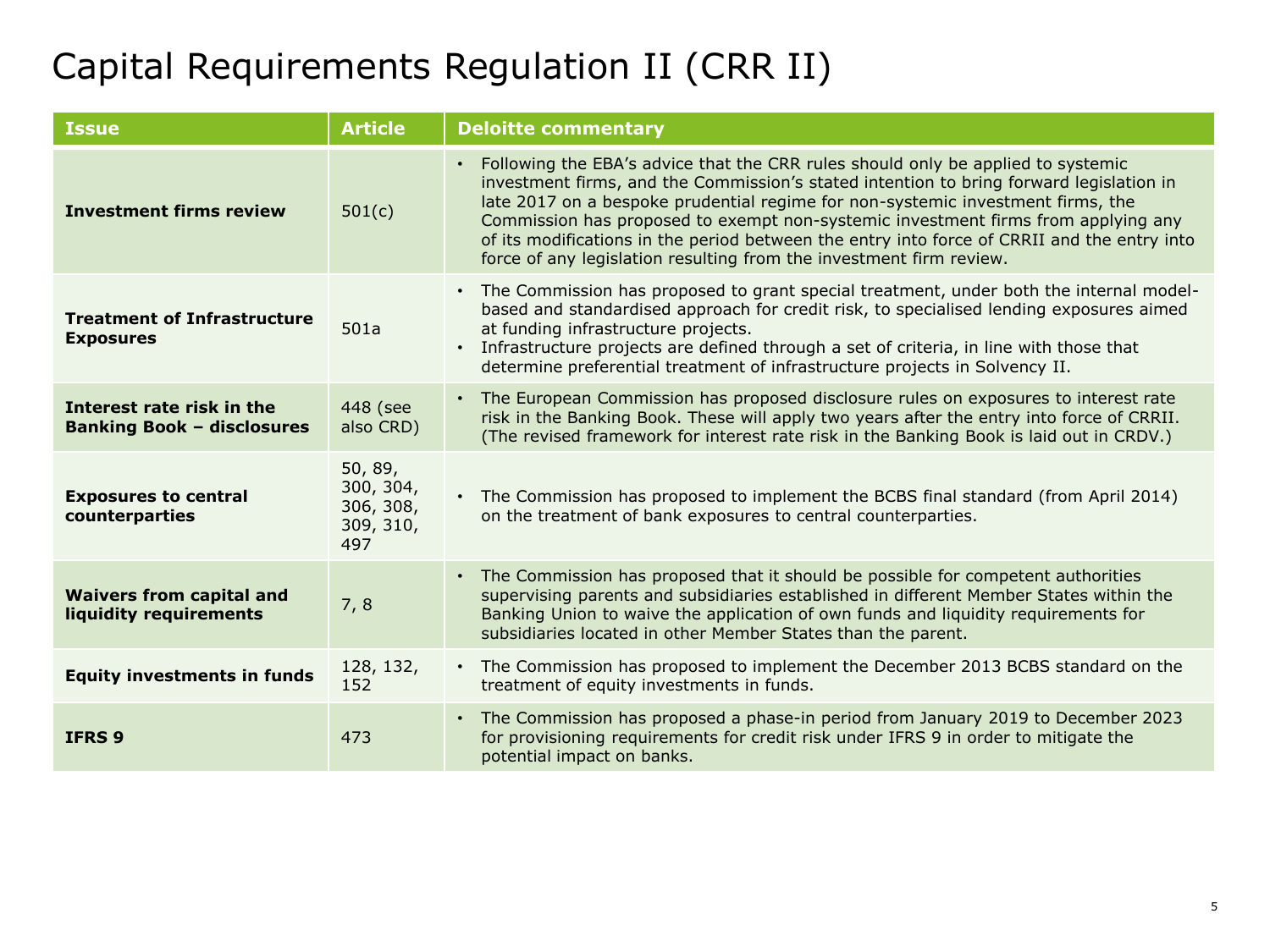## Capital Requirements Directive V (CRD V)

| <b>Issue</b>                                                                            | <b>Article</b>              | <b>Deloitte commentary</b>                                                                                                                                                                                                                                                                                                                                                                                                                                                                                                                                                                             |
|-----------------------------------------------------------------------------------------|-----------------------------|--------------------------------------------------------------------------------------------------------------------------------------------------------------------------------------------------------------------------------------------------------------------------------------------------------------------------------------------------------------------------------------------------------------------------------------------------------------------------------------------------------------------------------------------------------------------------------------------------------|
| <b>Pillar 2 capital requirements</b><br>and guidance                                    | 104, 141                    | • The Commission has proposed to clarify a number of aspects related to Pillar 2 capital<br>requirements, including the main features of capital guidance and the stacking order for<br>capital requirements.<br>The Commission has also clarified the relationship between Pillar 2 and the Maximum<br>$\bullet$<br>Distributable Amount (MDA) triggers.                                                                                                                                                                                                                                              |
| <b>Modified framework for</b><br>interest rate risk in the<br><b>Banking Book</b>       | 84, 98<br>(see also<br>CRR) | Following finalisation of the revised approach to interest rate risk in the Banking Book at<br>the Basel Committee, the Commission has proposed to include a common standardised<br>approach that competent authorities may require an institution to use if its own<br>modelling is deemed unsatisfactory.<br>The EBA is tasked to do secondary-level work on detailing the standardised methodology<br>$\bullet$<br>and defining six supervisory shock scenarios to be used as part of SREP.                                                                                                         |
| <b>Establishment of an EU</b><br><b>Intermediate Parent</b><br><b>Undertaking (IPU)</b> | 21 <sub>b</sub>             | The Commission has proposed the introduction of a new requirement for third country<br>$\bullet$<br>groups that have more than one bank established in the EU to create a single EU<br>intermediate parent undertaking.<br>Banks are exempt from the EU IPU requirement if their total assets in the EU are lower<br>than EUR 30 billion, though this exemption does not apply to institutions that are part of<br>G-SIBs.<br>• The EUR 30 billion figure is based on the consolidated assets of all EU institutions<br>belonging to the third country group, including branches authorised in the EU. |
| <b>Remuneration</b>                                                                     | 92                          | The Commission has proposed exemptions for the "smallest and least complex"<br>$\bullet$<br>institutions from certain remuneration requirements, specifically the rules on deferral and<br>pay-out in instruments.<br>• The European Commission has adopted an approach whereby competent authorities are<br>offered some flexibility to adopt a stricter approach.<br>The Commission has also adopted more proportionate rules by allowing listed institutions<br>to use share-linked instruments for meeting the CRD requirements.                                                                   |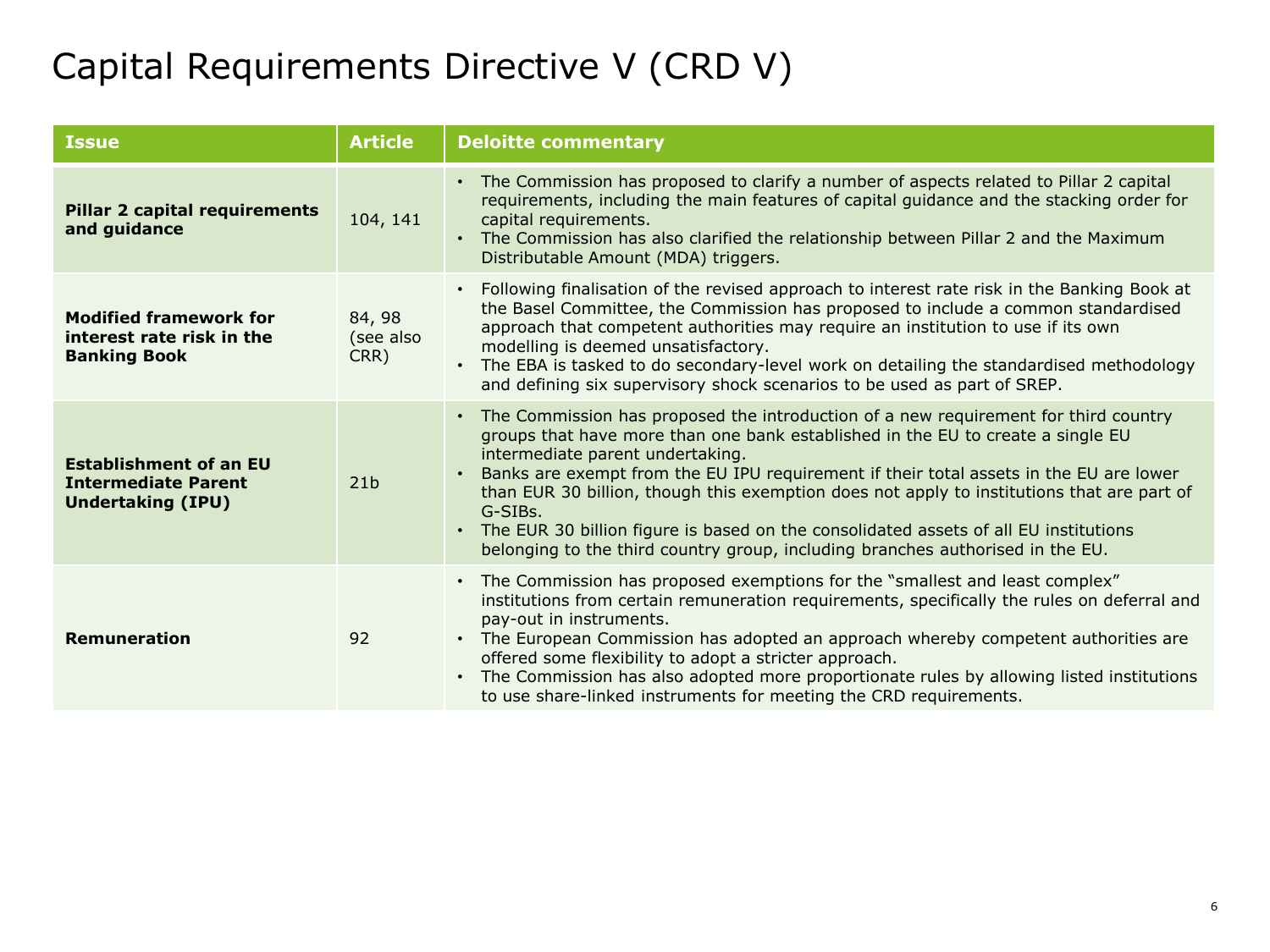#### Bank Recovery and Resolution Directive (BRRD) and Directive amending the creditor hierarchy

| <b>Issue</b>              | <b>Article</b> | Deloitte commentary                                                                                                                                                                                                                                                                                                                                                                                             |
|---------------------------|----------------|-----------------------------------------------------------------------------------------------------------------------------------------------------------------------------------------------------------------------------------------------------------------------------------------------------------------------------------------------------------------------------------------------------------------|
| <b>Creditor hierarchy</b> | $1 - 4$        | • The Commission has proposed to harmonise the bank insolvency creditor hierarchy in<br>relation to the ranking of holders of senior unsecured debt eligible to meet the BRRD<br>rules and TLAC standard.<br>• The new provision would create a new asset class of "non-preferred" senior debt that can<br>be bailed in in resolution, after other capital instruments, but before other senior<br>liabilities. |

| <b>Issue</b>                     | <b>Article</b> | <b>Deloitte commentary</b>                                                                                                                                                                                                                                                                                                                                                                                                                                                                                                                                                                                                                                                                                                                     |
|----------------------------------|----------------|------------------------------------------------------------------------------------------------------------------------------------------------------------------------------------------------------------------------------------------------------------------------------------------------------------------------------------------------------------------------------------------------------------------------------------------------------------------------------------------------------------------------------------------------------------------------------------------------------------------------------------------------------------------------------------------------------------------------------------------------|
| <b>Harmonising MREL and TLAC</b> | 45             | • Amendments have been made to the BRRD corresponding to those in the revised CRR in<br>order to implement TLAC and amend MREL.<br>• The Commission has proposed to introduce a minimum harmonised MREL requirement<br>applicable to G-SIBs only, in line with the scope of the TLAC standard. Resolution<br>authorities are able to require G-SIBs to comply with additional MREL requirement under<br>Pillar <sub>2.</sub><br>Bank-specific MREL under a Pillar 2 approach will be set for non-G-SIBs, defining their<br>total loss-absorbency requirements.<br>The Commission has also proposed a number of constraints on host resolution authorities<br>to set higher levels of loss-absorbency for banks under a range of circumstances. |
| <b>Amendments to Article 55</b>  | 55             | • The Commission has proposed to allow resolution authorities to grant a waiver from<br>compliance with the Article 55 requirement to include in contracts that are governed by<br>the law of a third country a clause by which the creditor recognises the bail-in power of<br>the EU resolution authorities.<br>The waiver may not be applied to instruments counting towards an institution's MREL.                                                                                                                                                                                                                                                                                                                                         |